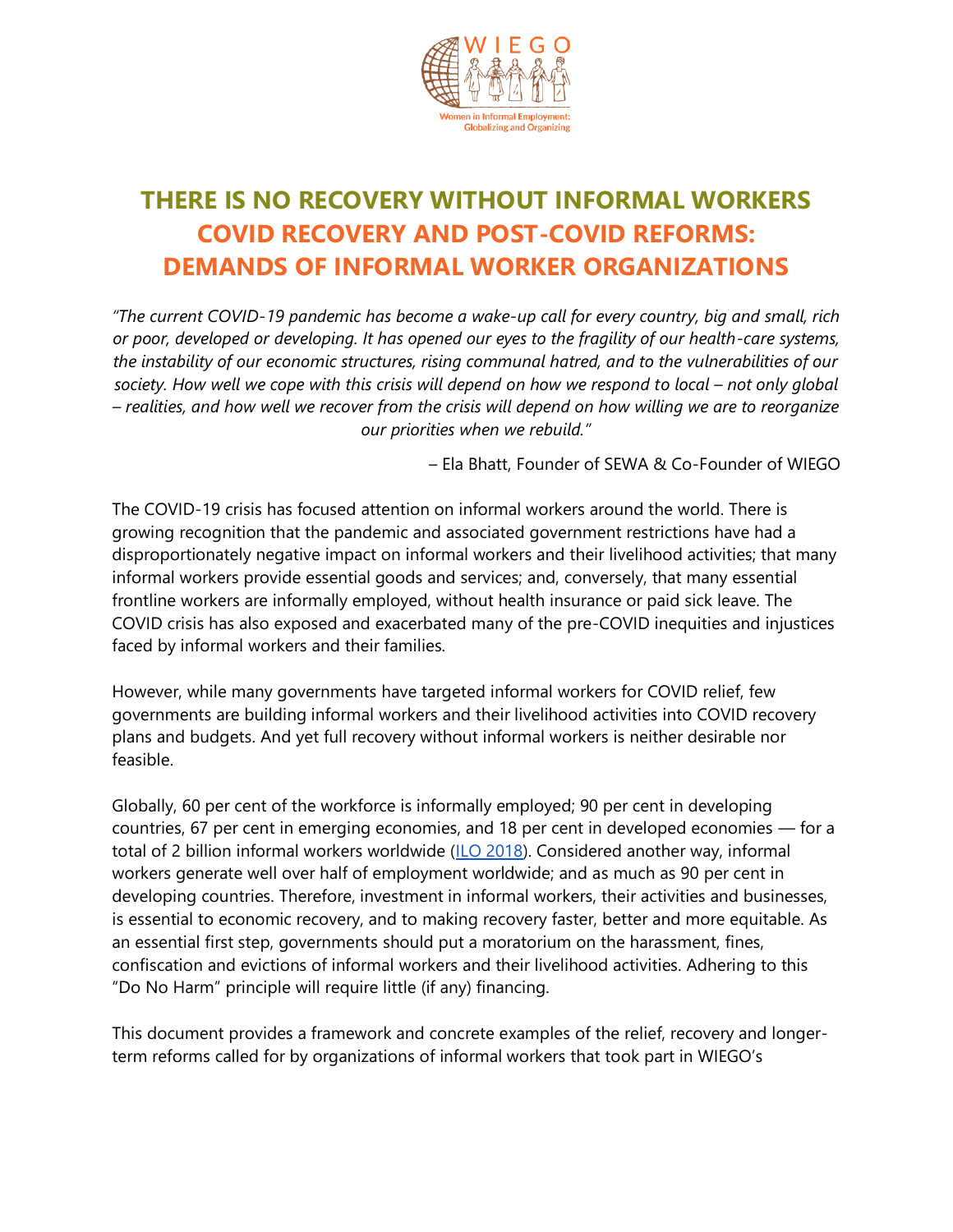[COVID-19 Crisis and the Informal](https://www.wiego.org/COVID-19-Crisis-and-the-Informal-Economy-Study) Economy study.<sup>1</sup> This "Summary of Demands" is intended to support these and other organizations of informal workers in their on-going struggles — their advocacy and negotiations — for a full and just recovery and for a "better deal" in the future for informal workers.

#### **GUIDING PRINCIPLES**

| <b>Guiding Principles</b>                                                                                                                                                                                                                                                                                                                                                                                       | <b>Examples of Worker Organization Demands</b>                                                                                                                                                                                                                                         |
|-----------------------------------------------------------------------------------------------------------------------------------------------------------------------------------------------------------------------------------------------------------------------------------------------------------------------------------------------------------------------------------------------------------------|----------------------------------------------------------------------------------------------------------------------------------------------------------------------------------------------------------------------------------------------------------------------------------------|
| $# 1 - Do No Harm$<br>Local governments and the police should<br>stop harassing, extorting, evicting and<br>otherwise penalizing informal workers. They<br>should not use the crisis or public health<br>concerns as an excuse to demolish the homes<br>and workplaces of the poor.                                                                                                                             | Delhi, India<br>The Delhi Municipal Corporation should prohibit<br>eviction of street vendors as mandated in the 2014<br>Street Vendor Act. The Delhi Municipal<br>Corporation should prohibit harassment of waste<br>pickers and street vendors by police and municipal<br>officials. |
| # 2 - "Nothing for Us without Us"<br>Membership-based organizations of informal<br>workers should be invited to help design,<br>implement and monitor relief, recovery and<br>reform efforts. They have the ground level<br>knowledge and experience to ensure that<br>these efforts are targeted to and appropriate<br>for the poor, including the working poor, and<br>to assist in channeling the resources. | <b>Accra, Ghana</b><br>Government at all levels should invite informal<br>worker representatives to serve on task forces or<br>committees for recovery plans and social<br>protection policies.                                                                                        |

*"The greatest fear that we are facing as recyclers is police harassment and that we cannot easily access recyclables […] Most of the areas where we access our recyclables do not allow us to collect waste anymore. When we try and collect somewhere, police take our recyclables away and say we are littering".* –Waste Picker, Durban

<sup>1</sup> **The COVID-19 Crisis and the Informal Economy Study** is a WIEGO-coordinated 12-city longitudinal study that assesses the impact of the COVID-19 crisis on specific occupational groups of informal workers and their households in Accra, Ghana; Ahmedabad, India; Bangkok, Thailand; Dakar, Senegal; Dar es Salaam, Tanzania; Delhi, India; Durban, South Africa; Lima, Peru; Mexico City, Mexico; New York City, USA; Pleven, Bulgaria; and Tiruppur, India. This Summary of Demands accompanies **Fact Sheets developed for each study city and which provide city-level results in** greater detail.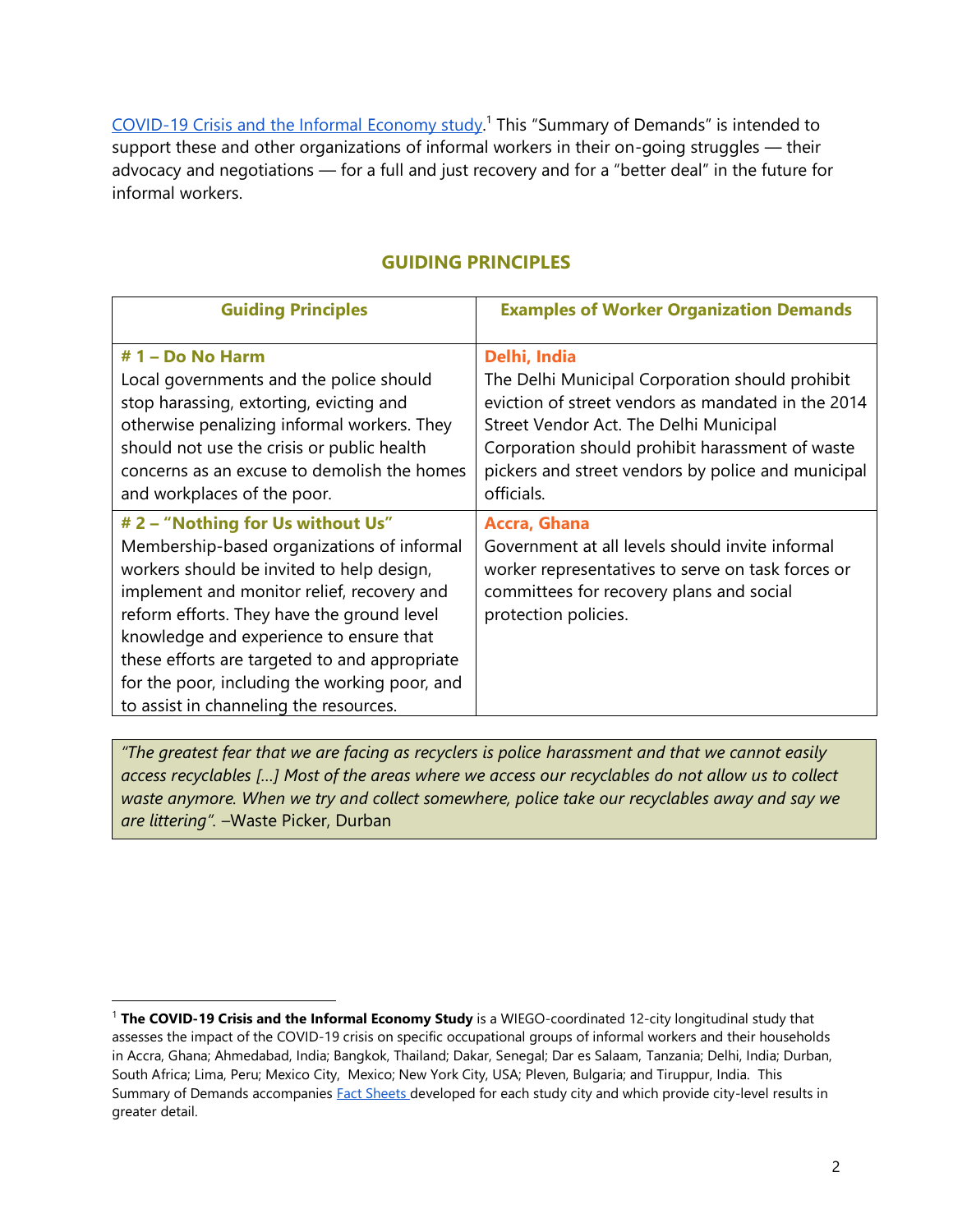## **COMMON DEMANDS**

## **1. Financial Assistance to Pay Off Debts & Restore Savings and Assets**

| <b>Policy Demands</b>                                                                                | <b>Examples of Worker Organization Demands</b>                                                                                                                                                                                                                               |
|------------------------------------------------------------------------------------------------------|------------------------------------------------------------------------------------------------------------------------------------------------------------------------------------------------------------------------------------------------------------------------------|
| Short-term recovery<br>cash grants                                                                   | <b>New York City, USA</b><br>New York State should pass the Excluded Workers Fund<br>(NYS8277B/A10414A), which would impose a billionaire wealth tax in<br>New York State and redistribute the revenue to workers who have been<br>excluded from government relief programs. |
|                                                                                                      | <b>Accra, Ghana</b><br>The National Board for Small Scale Industries (NBSSI) should provide<br>immediate support to offset massive losses in earnings through extension<br>of cash grants and food aid.                                                                      |
| Payment moratoriums<br>and debt forgiveness:<br>e.g. utility bills, rent,<br>tuition, fines and fees | Accra, Ghana<br>The NBSSI, relevant municipal assembly departments and the Ministry of<br>Local Government and Rural Development should enact a full<br>moratorium on rent for market stalls, and forgive tolls and fees.                                                    |
|                                                                                                      | Similar worker demands in: Delhi, Ahmedabad                                                                                                                                                                                                                                  |

*"We need financial support from the government. We need financial support from somewhere. We are late on rent." –*Street Vendor, New York City

# **2. Recovery Support for Work and Livelihoods**

| <b>Policy Demands</b>                                          | <b>Examples of Worker Organization Demands</b>                                                                                                  |
|----------------------------------------------------------------|-------------------------------------------------------------------------------------------------------------------------------------------------|
|                                                                | <b>Bangkok, Thailand</b>                                                                                                                        |
| Recovery cash grants,<br>including an informal<br>workers fund | The Ministry of Labour should provide grants of THB 100,000 to one<br>million for registered organizations or cooperatives of informal workers. |
|                                                                | Similar worker demands in: Ahmedabad                                                                                                            |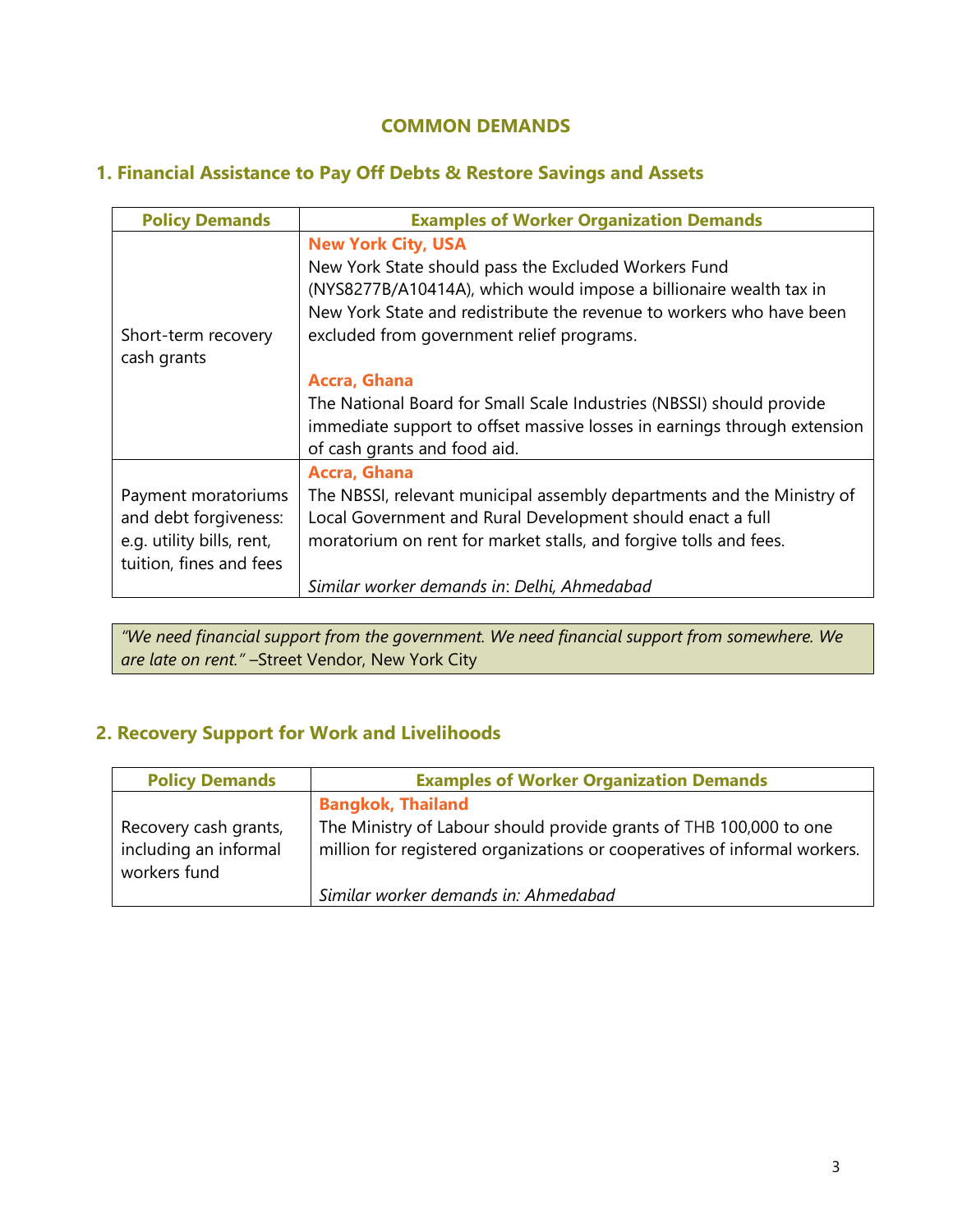| Recovery stimulus<br>packages including<br>zero or low-interest<br>loans and reduced<br>taxes                                   | <b>Bangkok, Thailand</b><br>The Ministry of Labour should provide no-interest loans of THB 50,000<br>to 300,000 for individual informal workers to restart their livelihood<br>activities, without requiring a guarantor.<br><b>Accra, Ghana</b><br>The NBSSI, relevant municipal assembly departments and the Ministry<br>of Local Government and Rural Development should help workers build<br>back capital through access to small business support, including<br>interest-free loans.                                                                                                                                                                                       |
|---------------------------------------------------------------------------------------------------------------------------------|----------------------------------------------------------------------------------------------------------------------------------------------------------------------------------------------------------------------------------------------------------------------------------------------------------------------------------------------------------------------------------------------------------------------------------------------------------------------------------------------------------------------------------------------------------------------------------------------------------------------------------------------------------------------------------|
|                                                                                                                                 | Similar worker demands in: Ahmedabad                                                                                                                                                                                                                                                                                                                                                                                                                                                                                                                                                                                                                                             |
| Reopening of natural<br>markets of street<br>vendors and sorting<br>areas/spaces for waste                                      | Pleven, Bulgaria<br>The City of Pleven should provide free retail space in the downtown<br>area to home-based workers and street vendors (this demand was met<br>by the City of Pleven in 2020).                                                                                                                                                                                                                                                                                                                                                                                                                                                                                 |
| pickers                                                                                                                         | Similar worker demands in: Ahmedabad, Bangkok, Delhi, Lima                                                                                                                                                                                                                                                                                                                                                                                                                                                                                                                                                                                                                       |
| Government<br>procurement quotes for<br>goods and services<br>from informal workers                                             | <b>Bangkok, Thailand</b><br>Government agencies at all levels should procure at least 30% of goods<br>and services from informal workers.<br>Similar worker demands in: Pleven                                                                                                                                                                                                                                                                                                                                                                                                                                                                                                   |
| Employment guarantee<br>schemes: statutory right<br>to employment for<br>specified number of<br>days at specified wage<br>rates | <b>Bangkok, Thailand</b><br>The Government of Thailand should guarantee 10 days of work per<br>month at minimum wage to all workers, by providing urgently needed<br>services such as: care services for children, elderly, and infirm<br>individuals; public works such as upgrading civic infrastructure;<br>administrative support for public agencies, schools, and health facilities;<br>and "green" services, such as home retrofitting and ecosystem<br>restoration to mitigate and adapt to climate change.<br><b>Tiruppur, India</b><br>The national, state and municipal governments should provide<br>alternative employment schemes, especially for migrant workers. |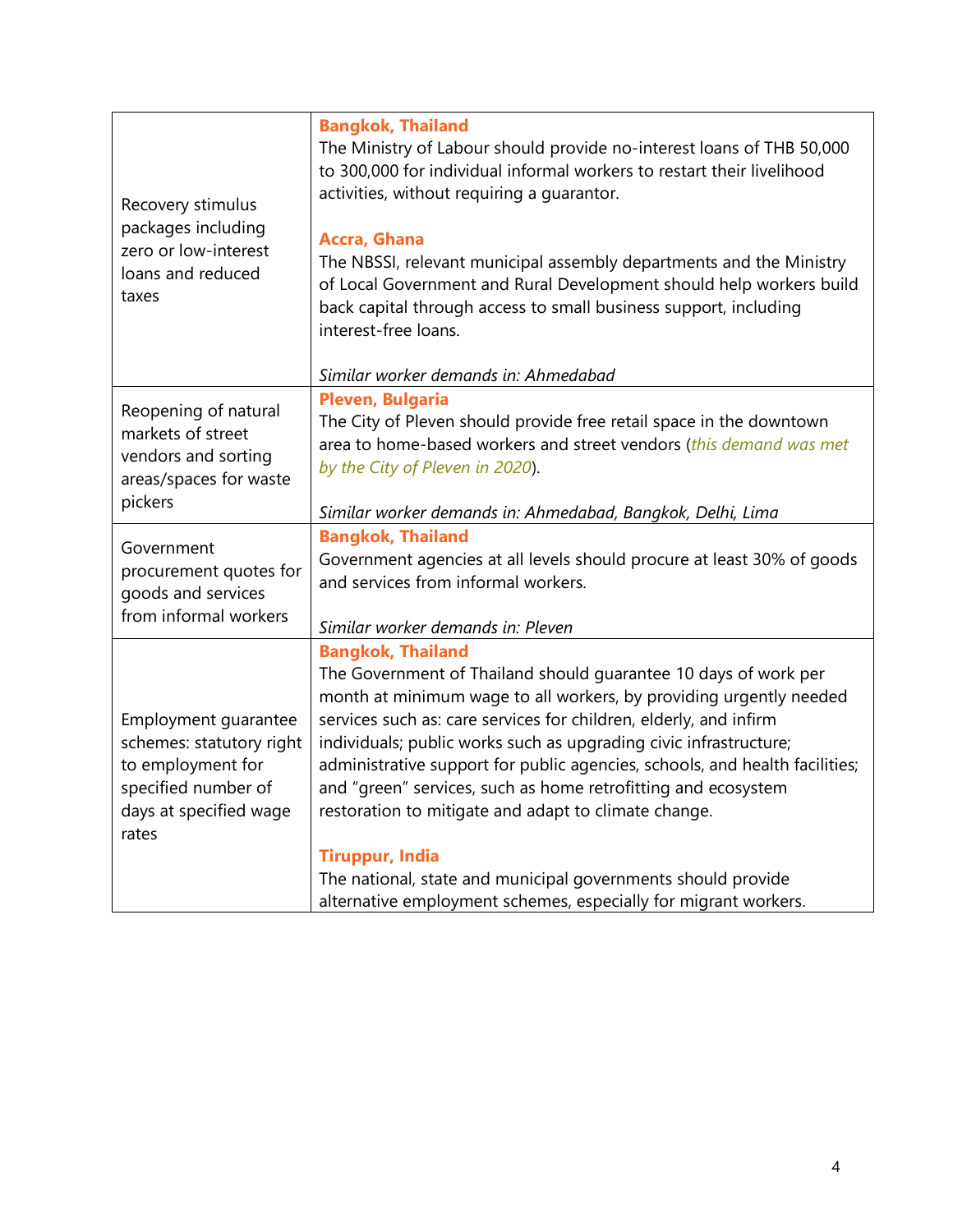| Skills and business<br>training and<br>certification                                                  | <b>Bangkok, Thailand</b><br>The Ministry of Labour should provide trainings and professional<br>certification for informal workers to improve their capacities and earning<br>power, for instance as skilled professional caregivers for children,<br>elderly, and people with disabilities.<br>The Ministry of Labour should provide digital technology trainings,<br>including for online sales and marketing.<br>Similar worker demands in: Accra, Ahmedabad, Dakar                                                                                                                                          |
|-------------------------------------------------------------------------------------------------------|-----------------------------------------------------------------------------------------------------------------------------------------------------------------------------------------------------------------------------------------------------------------------------------------------------------------------------------------------------------------------------------------------------------------------------------------------------------------------------------------------------------------------------------------------------------------------------------------------------------------|
| Safe and decent work<br>conditions and<br>provision of protective<br>gear and protective<br>measures  | <b>Ahmedabad, India</b><br>The Ahmedabad Municipal Corporation should provide protective gear<br>(e.g. masks, gloves and sanitizer) and protective measures (e.g. water<br>points and safe-distance layouts) in street vendor markets.<br>Accra, Ghana<br>Municipal governments must invest in infrastructure improvements in<br>street vendor markets, built markets and other worksites of informal<br>workers to allow for better ventilation, sanitation and fire protection and<br>an overall safer and more secure working environment.<br>Similar worker demands in: Dakar, Durban                       |
| Elimination of red tape:<br>Simplification of<br>procedures to obtain<br>licenses and work<br>permits | <b>Mexico City, Mexico</b><br>The city government and the mayor's office should streamline and<br>simplify procedures for obtaining a license or work permit as an<br>incentive for more informal workers to apply; and to be captured in<br>government registries and, thereby, more likely to benefit from<br>government programs.<br>Accra, Ghana<br>The NBSSI, relevant municipal assembly<br>departments and the Ministry of Local Government and Rural<br>Development should permit informal workers to apply for cash grants<br>in-person and without excessive document requirements and<br>procedures. |
| Vaccination for informal<br>workers, prioritizing<br>those who are deemed<br>essential workers        | <b>Dakar, Senegal</b><br>The Health Ministry and Social Action should recognize that waste<br>pickers are essential service providers who help clean the city, and<br>should prioritize vaccination of these workers in order to reduce their<br>work risks.                                                                                                                                                                                                                                                                                                                                                    |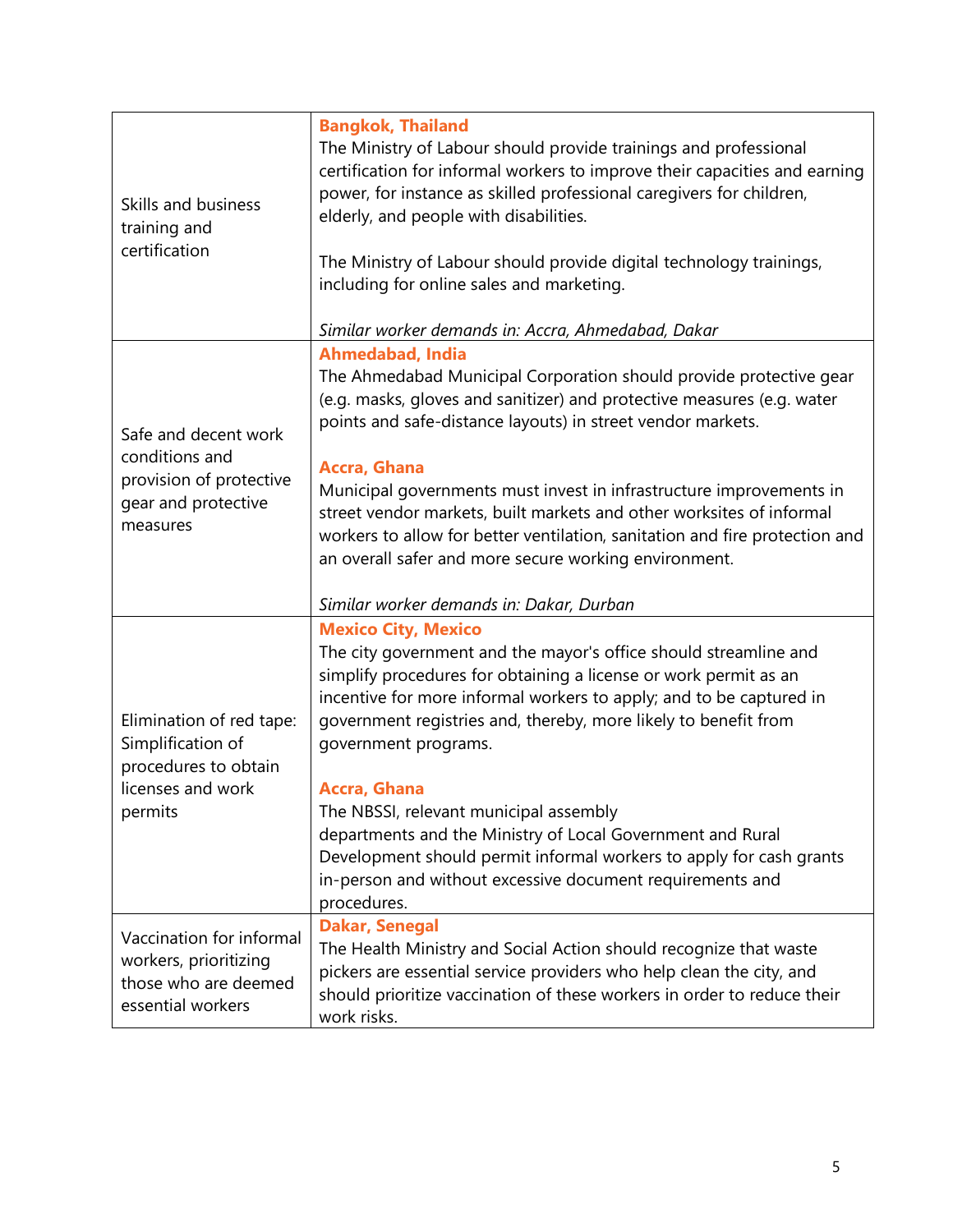*"[The most important support we need going forward] are alternatives for women waste pickers that provide greater work security, even if outside waste picking; have technical training so that we can better sustain our families by developing other income-generating activities aside from our work in waste picking". –*Waste Picker, Dakar

## **3. Social Protection**

| <b>Policy Demands</b>                         | <b>Examples of Worker Organization Demands</b>                        |
|-----------------------------------------------|-----------------------------------------------------------------------|
| Expansion and                                 | Accra, Ghana                                                          |
| upgrading of existing                         | The Ministry of Gender and Social Protection should permanently       |
| social assistance                             | extend the Livelihood Empowerment Against Poverty (LEAP)              |
| programmes by                                 | programme to informal workers and other vulnerable groups in urban    |
| increasing benefit levels                     | areas.                                                                |
| and expanding to cover                        |                                                                       |
| new groups of people                          | Similar worker demands in: Dakar, Delhi, Durban, Pleven               |
|                                               | <b>Bangkok, Thailand</b>                                              |
|                                               | The Thai Ministry of Labour should reform Social Security, extending  |
|                                               | benefits to informal workers to be equal to those of formal workers;  |
|                                               | and should reform the Social Security Office as an independent        |
| Reforming of                                  | agency, with workers as members of the governing body and equal       |
| contributory social                           | representation from all enrollees.                                    |
| protection systems to be<br>more inclusive of | Accra, Ghana                                                          |
| informal workers                              | The NHIS Secretariat of the Ministry of Health should remove all      |
|                                               | financial and administrative barriers to registering for the National |
|                                               | Health Insurance System (NHIS).                                       |
|                                               |                                                                       |
|                                               | Similar worker demands in: Dakar, Delhi, Durban, Pleven               |
|                                               | <b>Durban, South Africa</b>                                           |
| Childcare services and                        | The municipal government should provide affordable and accessible     |
|                                               | childcare facilities, near places of work.                            |
| school feeding programs                       |                                                                       |
| for children of informal                      | <b>Mexico City, Mexico</b>                                            |
| workers                                       | The city government must design and implement a public childcare      |
|                                               |                                                                       |
|                                               | system, as mandated in Article 9.B of the Political Constitution of   |
|                                               | Mexico City.                                                          |

"*Domestic work is not a recognized occupation. We have employers, but domestic workers cannot register Article 33 Social Security. Domestic workers can only enroll in Article 40 Social Security as freelance/self-employed persons who do not have an employer. Social Security Article 40 has inferior benefits*." – Domestic Worker, Bangkok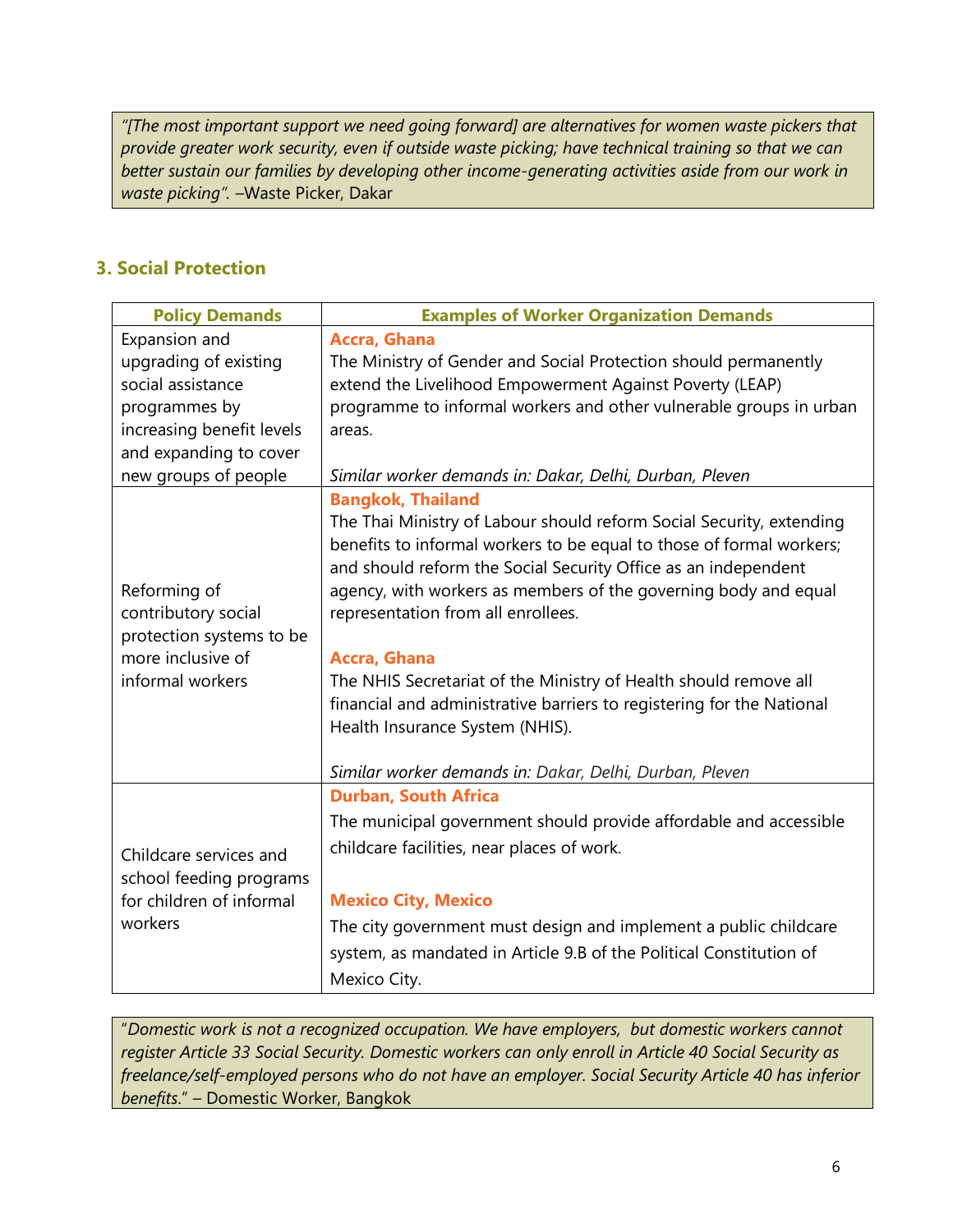# **4. Enabling Policy and Legal Environment: Urban**

| <b>Policy Demands</b>                                                                                            | <b>Examples of Worker Organization Demands</b>                                                                                                                                                                    |
|------------------------------------------------------------------------------------------------------------------|-------------------------------------------------------------------------------------------------------------------------------------------------------------------------------------------------------------------|
| Regulated access to -and<br>right to work in - public<br>spaces, including<br>moratoriums on permits<br>and fees | <b>Bangkok, Thailand</b><br>Bangkok Metropolitan Authority should allow vendors and<br>motorcycle taxi drivers displaced by recent evictions to return to their<br>original places of work.                       |
|                                                                                                                  | <b>Ahmedabad, India</b><br>The Ahmedabad Municipal Corporation should reopen and protect<br>all natural markets of street vendors and all wholesale markets.                                                      |
|                                                                                                                  | <b>Durban, South Africa</b><br>The eThekwini Municipality should institute a moratorium on permit<br>fees, irrespective of whether informal workers are in arrears or not.                                        |
|                                                                                                                  | <b>Accra, Ghana</b><br>The NBSSI, relevant municipal assembly<br>departments and the Ministry of Local Government and Rural<br>Development should expand markets to create space for street<br>vendors.           |
|                                                                                                                  | Lima, Peru<br>Local governments must comply with<br>Ordinance 1787 that regulates commerce in public space and<br>promotes formalized relocations.                                                                |
| Basic infrastructure<br>services at workplaces,<br>including water, sanitation,<br>and protective equipment      | <b>New York City, USA</b><br>New York City Council should use its Capital Fund to create a land<br>trust for sustainability work and to ensure that worker-led sorting<br>and depot spaces can continue to exist. |
|                                                                                                                  | Accra, Ghana<br>Municipal governments must invest in infrastructure improvements<br>at places of work to allow for better ventilation and sanitation and an<br>overall safe and secure working environment.       |
|                                                                                                                  | <b>Durban, South Africa</b><br>eThekwini Municipality should reactivate public bathing facilities.<br>Similar worker demands in: Delhi, Dakar                                                                     |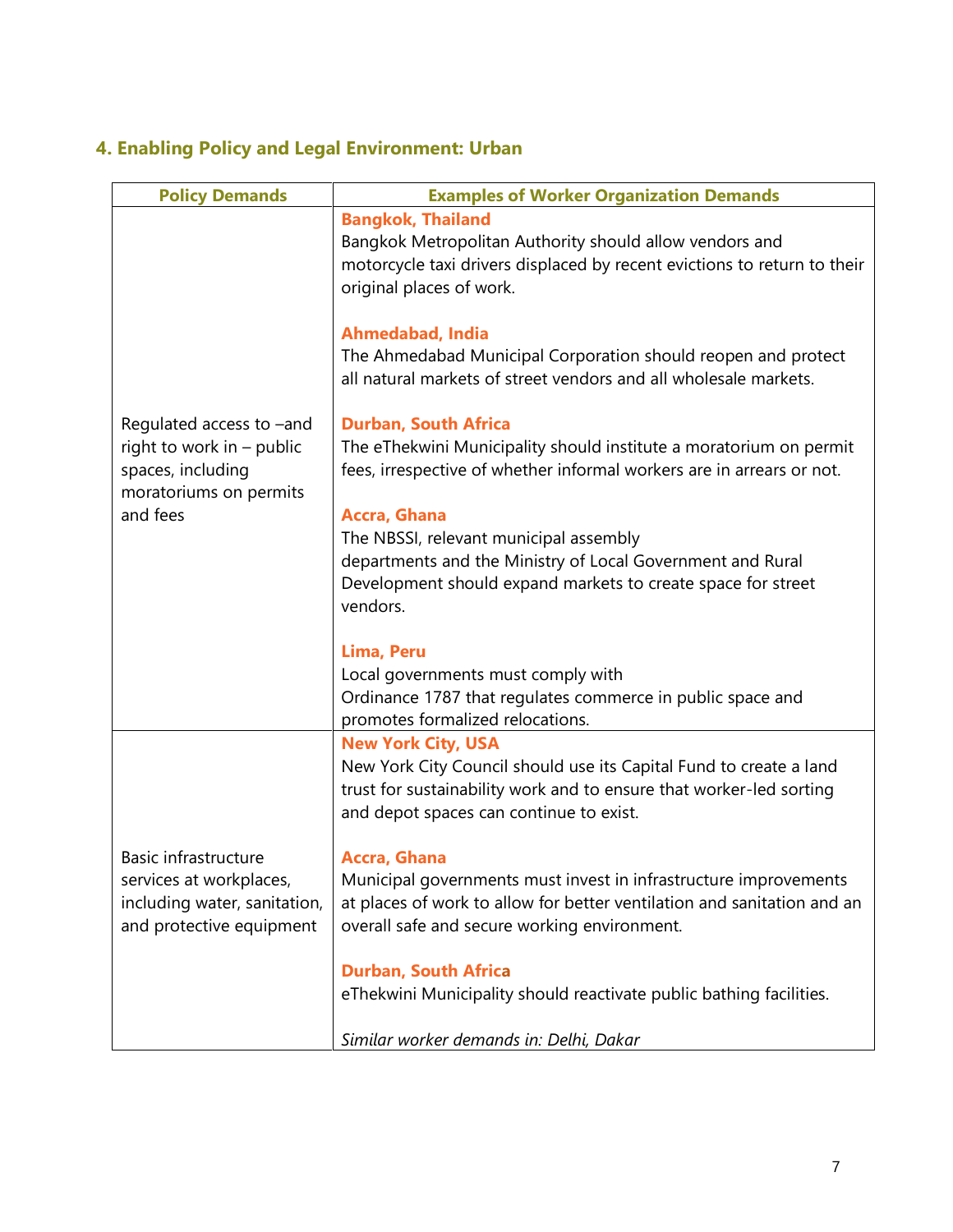| Transport between home,<br>markets and workplace                                                                                                                       | <b>Ahmedabad, India</b><br>The Ahmedabad Municipal Corporation should provide affordable<br>and accessible public transport for informal workers to transport their<br>goods between their residences, wholesale markets and vending<br>sites/markets.                                                                                                                 |
|------------------------------------------------------------------------------------------------------------------------------------------------------------------------|------------------------------------------------------------------------------------------------------------------------------------------------------------------------------------------------------------------------------------------------------------------------------------------------------------------------------------------------------------------------|
| Decreased harassment &                                                                                                                                                 | <b>Durban, South Africa</b><br>eThekwini Municipality should stop harassment as well as<br>confiscation and impounding of goods.                                                                                                                                                                                                                                       |
| evictions                                                                                                                                                              | <b>New York City, USA</b>                                                                                                                                                                                                                                                                                                                                              |
|                                                                                                                                                                        | The Mayor of New York City should remove the New York Police<br>Department from any activities related to the enforcement of<br>vending regulations (this demand was formally met in February 2021).                                                                                                                                                                   |
|                                                                                                                                                                        | <b>New York City, USA</b>                                                                                                                                                                                                                                                                                                                                              |
| Decriminalization of<br>informal workers and their<br>livelihood activities, with<br>legal protections against<br>abuse by police, local<br>authorities, and employers | New York City should implement City Council Intro 116, adopted in<br>February 2021, which mandates an increase in food vending permits,<br>establishes a single vending enforcement agency to harmonize<br>regulations, removes New York Police Department permanently from<br>vending enforcement, and establishes a multi-stakeholder Vending<br>Advisory Committee. |
|                                                                                                                                                                        | Similar worker demands in: Accra                                                                                                                                                                                                                                                                                                                                       |

*"We need policies that go hand in hand with our situation on the ground and must be fully implemented as such for the benefit of informal workers."* – Market Trader, Durban

# **5. Enabling Policy and Legal Environment: National**

| <b>Policy Demands</b>         | <b>Examples of Worker Organization Demands</b>                      |
|-------------------------------|---------------------------------------------------------------------|
| Promotion of a labour-        | Delhi, India                                                        |
| intensive economic growth     | The Government of India should recognize and support informal       |
| strategy that is inclusive of | workers and their livelihoods by promoting labour-intensive growth. |
| informal workers and their    |                                                                     |
| livelihood activities         |                                                                     |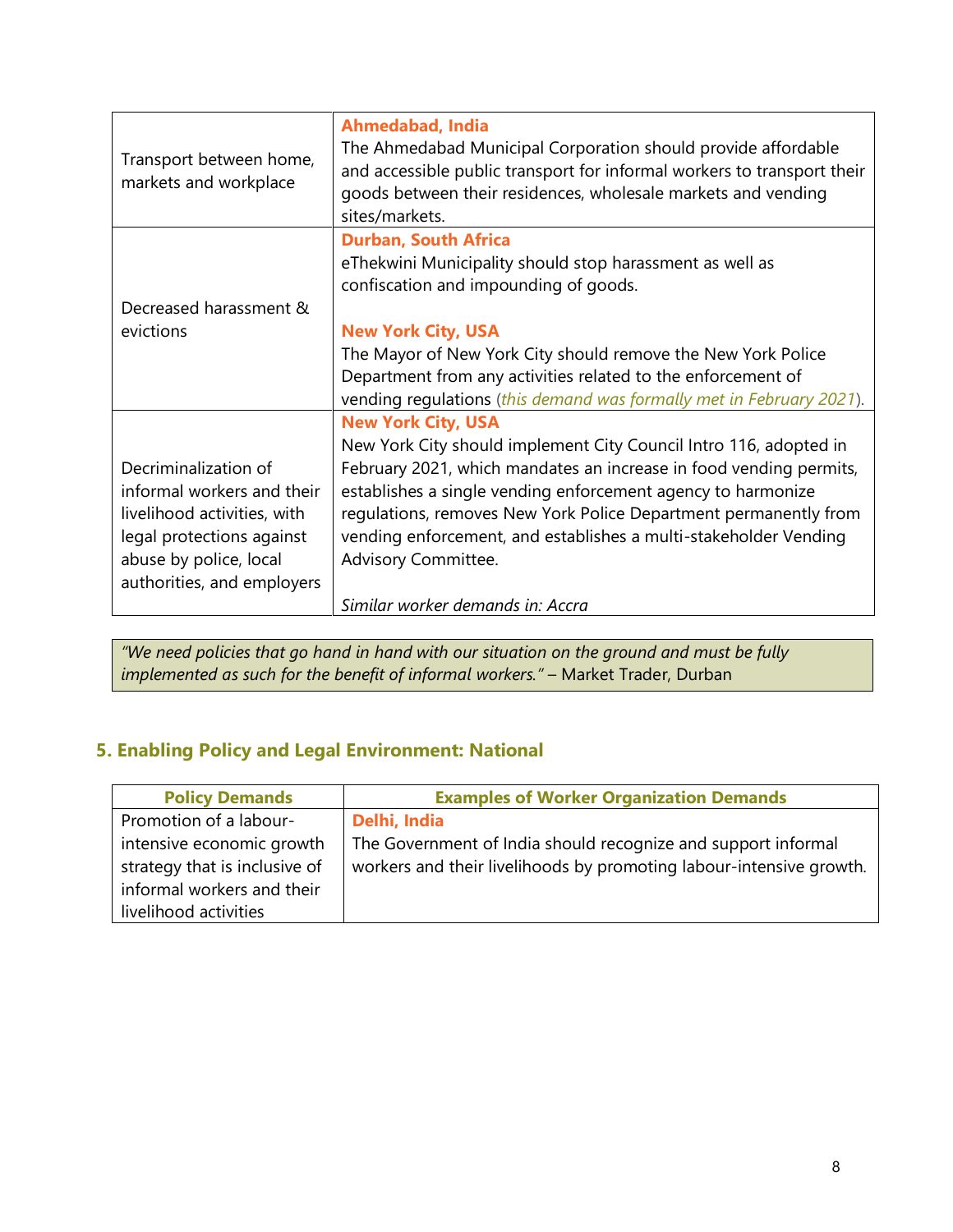| Integration of informal<br>workers and their livelihood<br>activities into economic<br>planning for recovery and<br>beyond: at the national,<br>provincial/state and local<br>levels | Delhi, India<br>Government at all levels should recognize migrant workers and<br>facilitate their access to government relief programmes and<br>schemes.<br><b>New York City, USA</b><br>The NYC Small Business Services and other state agencies should<br>extend small business loans and other support services to vendors.                                                                                                                                |
|--------------------------------------------------------------------------------------------------------------------------------------------------------------------------------------|---------------------------------------------------------------------------------------------------------------------------------------------------------------------------------------------------------------------------------------------------------------------------------------------------------------------------------------------------------------------------------------------------------------------------------------------------------------|
| Extension of labour and<br>commercial rights to,<br>respectively, informal wage<br>workers and informal self-<br>employed                                                            | Delhi, India<br>The national government should bring all informal workers,<br>including those who work in homes and informal spaces, under the<br>ambit of national labour laws and regulations which mandate the<br>right to decent work and pay.<br>Similar worker demands in: Dakar                                                                                                                                                                        |
| Registration of informal<br>workers in social registries<br>and labor force registries                                                                                               | <b>Accra, Ghana</b><br>Relevant government ministries should register informal workers in<br>regularly maintained registries (or databases) to better ensure relief<br>and recovery measures are targeted to informal workers during and<br>beyond crisis periods.<br><b>Tiruppur</b><br>The state Ministry of Labour should recognize and register home-<br>based workers under the state Manual Workers Welfare Board<br>schedule of "unorganized" workers. |

*"We do an individual job in the waste collection. But that allows us to cope but we don't have control in the waste management and in the determination of prices. We need to be involved in everything that is done related to the landfill".* – Waste Picker Leader, Dakar

## **6. Fair Terms of Employment and Trade**

| <b>Policy Demands</b>           | <b>Examples of Worker Organization Demands</b>                                                                                                                                               |
|---------------------------------|----------------------------------------------------------------------------------------------------------------------------------------------------------------------------------------------|
| Regular work and work<br>orders | Lima, Peru<br>The Ministry of Labor should ensure that domestic workers gain<br>access to jobs with fair remuneration, work schedules and working<br>conditions, as well as worker benefits. |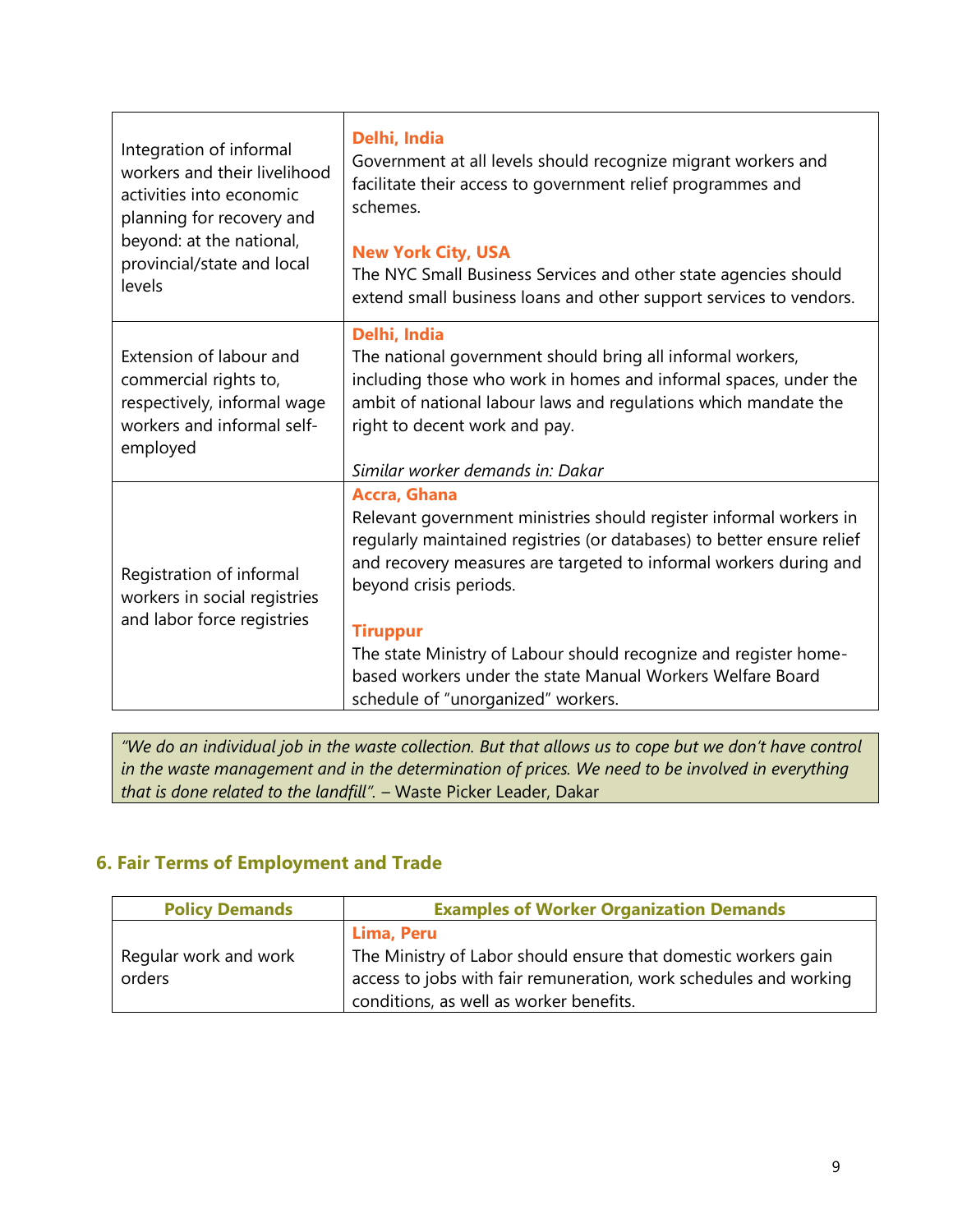| Fair wages and piece rates,<br>with regular on-time<br>payments | <b>Tiruppur, India</b><br>The Employers Association of Tiruppur should promote increased<br>work orders and higher piece-rates for home-based workers.<br>The state Ministry of Labour should support fair wages/piece-rates<br>for home-based workers through tripartite negotiation mechanisms.<br>Similar worker demands in: Dakar                                                           |
|-----------------------------------------------------------------|-------------------------------------------------------------------------------------------------------------------------------------------------------------------------------------------------------------------------------------------------------------------------------------------------------------------------------------------------------------------------------------------------|
| Fair prices for goods and<br>services                           | <b>New York City, USA</b><br>New York state should increase and expand its existing bottle bill<br>through Senate Bill S2129A, which would 1) increase the<br>redemption fee to 10 cents per bottle to promote redemption and<br>compensate canners for their critical recovery work; and 2) increase<br>the handling fee to 5 cents per bottle to strengthen the redemption<br>infrastructure. |

*"During this period, the boss tells you he has no money, so you have to wait to be paid your salary". –* Domestic Worker, Dar es Salaam

# **7. Fundamental Demands**

 $\Gamma$ 

| <b>Policy Demands</b>                                                                                 | <b>Examples of Worker Organization Demands</b>                                                                                                                                                                                                                                                                                                        |
|-------------------------------------------------------------------------------------------------------|-------------------------------------------------------------------------------------------------------------------------------------------------------------------------------------------------------------------------------------------------------------------------------------------------------------------------------------------------------|
| Recognition and dignity as<br>legitimate economic actors<br>who provide essential<br>goods & services | <b>Ahmedabad, India</b><br>The national, state and city governments should recognize informal<br>workers as essential workers who provide essential care and<br>household services; goods and services in domestic and global<br>supply chains; food and other household goods; and waste<br>management services.                                     |
|                                                                                                       | <b>Accra, Ghana</b><br>The national government should declare waste picking, processing<br>and recycling to be an official occupational category, and<br>registration as a waste picker should include the right to<br>government social welfare benefits and to emergency relief during<br>crises like COVID-19.<br>Similar worker demands in: Dakar |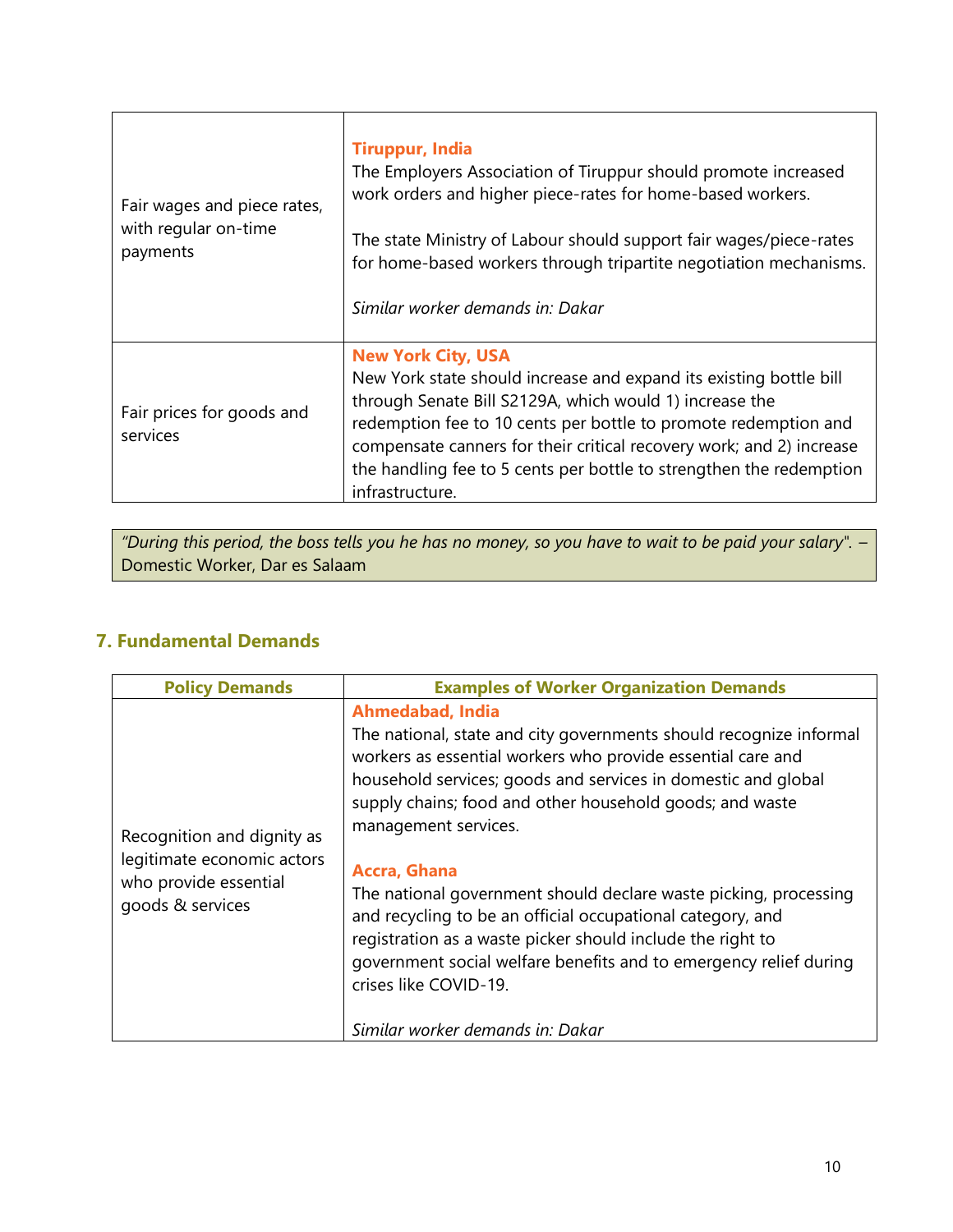| Freedom from harm by the<br>state or by the owners of<br>capital           | <b>Durban, South Africa</b><br>Chambers of Commerce should not exert pressure on local<br>governments to act punitively against informal workers operating in<br>public spaces.                                                                                                                                                                                                                                                                                                                                                                                                                           |
|----------------------------------------------------------------------------|-----------------------------------------------------------------------------------------------------------------------------------------------------------------------------------------------------------------------------------------------------------------------------------------------------------------------------------------------------------------------------------------------------------------------------------------------------------------------------------------------------------------------------------------------------------------------------------------------------------|
| Access equal to that of<br>formal workers to worker<br>rights and benefits | <b>Bangkok</b><br>The Thai Ministry of Labour should reform Social Security, extending<br>benefits to informal workers that are equal to those of formal<br>workers.                                                                                                                                                                                                                                                                                                                                                                                                                                      |
| Access equal to that of all<br>citizens to public goods and<br>services    | <b>Accra</b><br>National and municipal Governments should lift restrictions on<br>public access to waste materials, including through the closure of<br>dumpsites; and source segregation schemes should protect the<br>livelihoods of informal waste pickers who lose access to materials.                                                                                                                                                                                                                                                                                                               |
| Representative voice in<br>policy-making & rule-<br>setting processes      | <b>Accra</b><br>Government at all levels should involve informal workers and their<br>organizations as key stakeholders in all decision-making processes<br>that impact on their work, including inviting informal worker<br>representatives to serve on recovery-related task forces or<br>committees.<br><b>Bangkok</b><br>The national and municipal governments should guarantee<br>participation and monitoring by the Federation of Informal Workers,<br>other civil society organizations, and academics to ensure that the<br>policy and legal implementation process is effective and efficient. |

*"We have to unite, to support each other because the government doesn't support us. We have to do our best [for] institutions to recognize us as workers. Subcontracted workers [need] to have labour rights, self-employed [need to have] access to markets and premises at local level. Domestic workers have to insist that our government should ratify Convention 189. Street vendors don't have any rights. We all should unite and place demand on our government to recognize us as workers and that we are visible. Only in this way we will have access to social schemes."* – Home-Based Worker, Pleven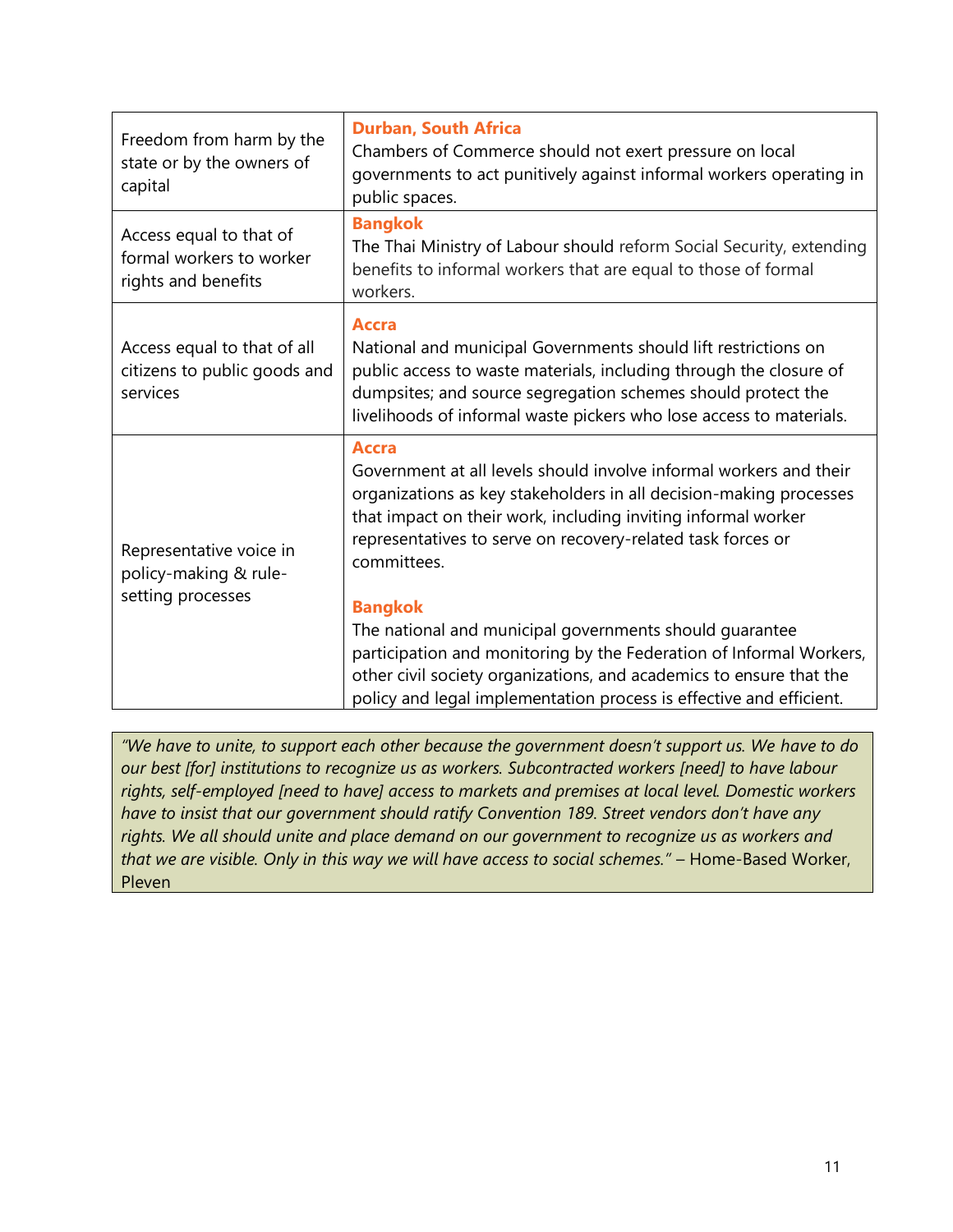#### **SECTOR-SPECIFIC DEMANDS**

In addition to the common core demands outlined above, each occupational or trade group among informal workers has sector-specific demands.

#### **Domestic Workers**

**POLICY DEMANDS**

Recognition as essential workers during the COVID lockdowns and other such crises Recognition as workers with worker rights

Ratification of ILO Convention 189 – and implementation of related legislation

"*We are permanently trying to convince the government to have very positive policies towards domestic workers. And that's why we have been able to have the domestic workers formalize their employment. Now, they are formal in terms of the law. They have the salary structure put by the government. The minimum wage has been set, and we're still convincing the government to ratify Convention 189.*" – General Secretary of CHODAWU, Dar es Salaam

#### **Home-Based Workers**

**POLICY DEMANDS**

Recognition as essential workers producing essential goods and services

Rebuilding of supply chains in which home-based workers are engaged, including fair terms of employment and trade for home-based workers who are employees, dependent contractors or self-employed

Recognition as workers with worker rights – as self-employed, wage workers or dependent contractors

Market access and commercial rights for self-employed home-based workers

Ratification of ILO Convention 177 – and implementation of related national legislation

Basic infrastructure services for homes and workplaces

*"I just feel like the lockdown has opened up so we must get work now, now everything has returned to normal. Yes, the cases are increasing, but work is going on as usual, so at least now they must give us work. People are wearing masks, they're trying to stay safe from the virus, so now we must get work"* – Home-based worker, Delhi

#### **Street Vendors**

**POLICY DEMANDS**

Recognition as essential workers who provide food and other essential goods and services Reforms and implementation of legislation protecting and regulating street vending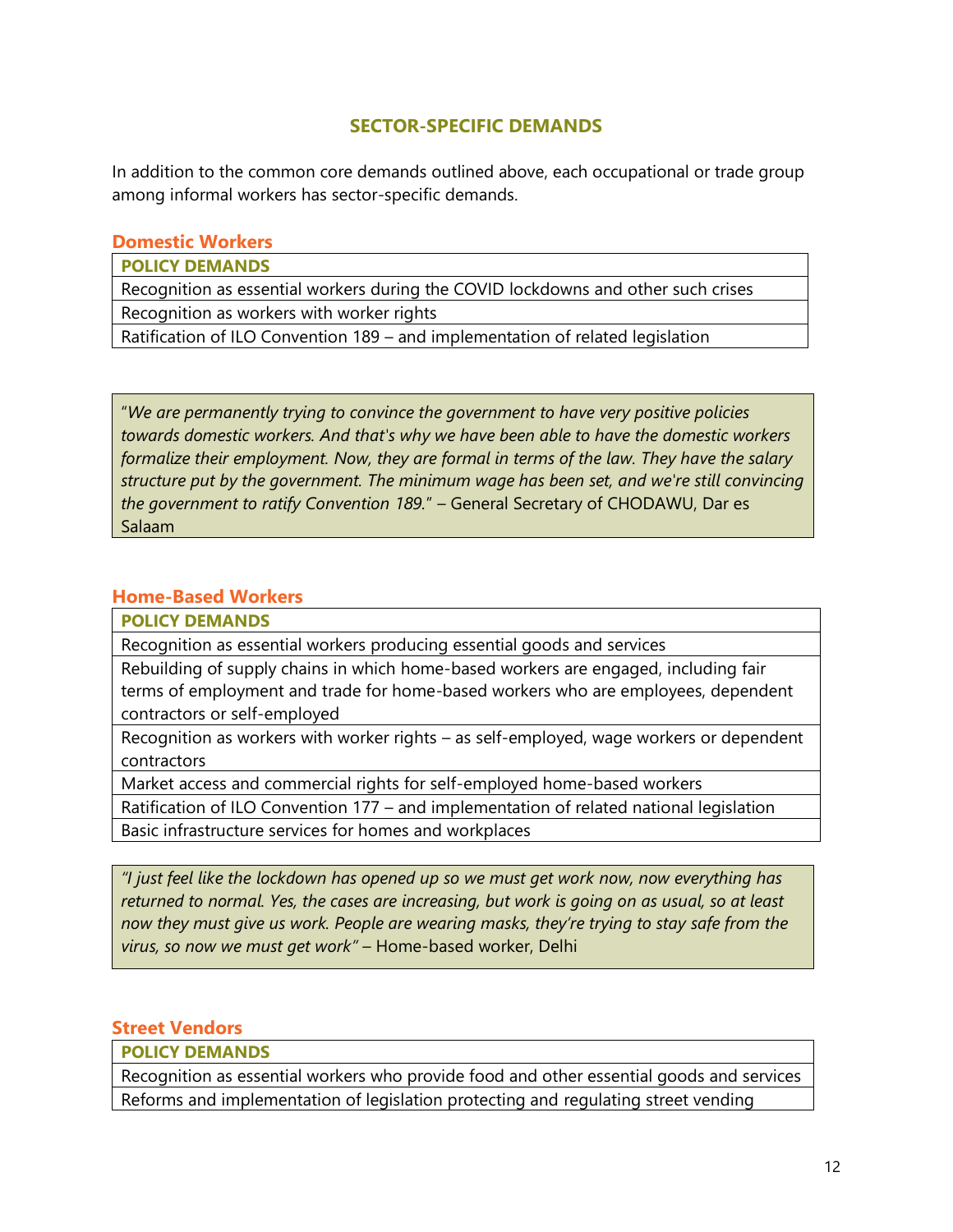Recognition and protection of natural markets of street vendors

Reduced harassment, bribes, confiscation, evictions, relocations

Basic infrastructure services at natural markets – water points, toilets, sanitation services and lighting

*"Because this pandemic is going to persist, we would like to have a space to work in peace, without being scared of being expelled, hit or stripped from our merchandise. We want to be safe".* – Street vendor, Lima.

"*A post-COVID reality will be related to fixing the existing system. A post-COVID reality will look like vendors are out there operating their business legally, not being harassed. Resources should be allocated to support [vendors]... resources like cash assistance, like small business development trainings, like financial education trainings. A lot of these resources need to be invested in these communities moving forward.*" – Mohammed Attia, SVP Director, New York City

#### **Waste Pickers**

#### **POLICY DEMANDS**

Recognition of waste pickers as essential workers who provide waste collection and recycling services, thereby helping to clean cities and reduce carbon emissions

Reforms and implementation of legislation to protect and regulate waste pickers' role in the recycling chain

Right to waste and right to bid for solid waste management contracts

Provision of space, warehouses and equipment to transport, store, sort, bundle and process reclaimed waste

Reduced harassment and confiscation of goods

Fair prices for waste collection and recycling services and for recyclable waste materials

Support to organizations of waste pickers

Support services for waste pickers

Recognition of waste pickers as service providers, who should bed be provided with contracts, salaries, social security, uniforms and PPE.

"*We waste pickers used to sort waste alongside the roads but now the police do not allow us to do so. We waste pickers live in small houses in crowded neighbourhoods. The streets are very narrow so that we cannot sit there to do our work. If a waste picker leaves a bag full of garbage outside her home, the policeman or city officials will come and take the bag. Our government builds big parking lots but does not provide any place to waste pickers for sorting waste. The government must provide us space for our work as they have provided space to everyone.*" – SEWA Waste Picker Leader, Ahmedabad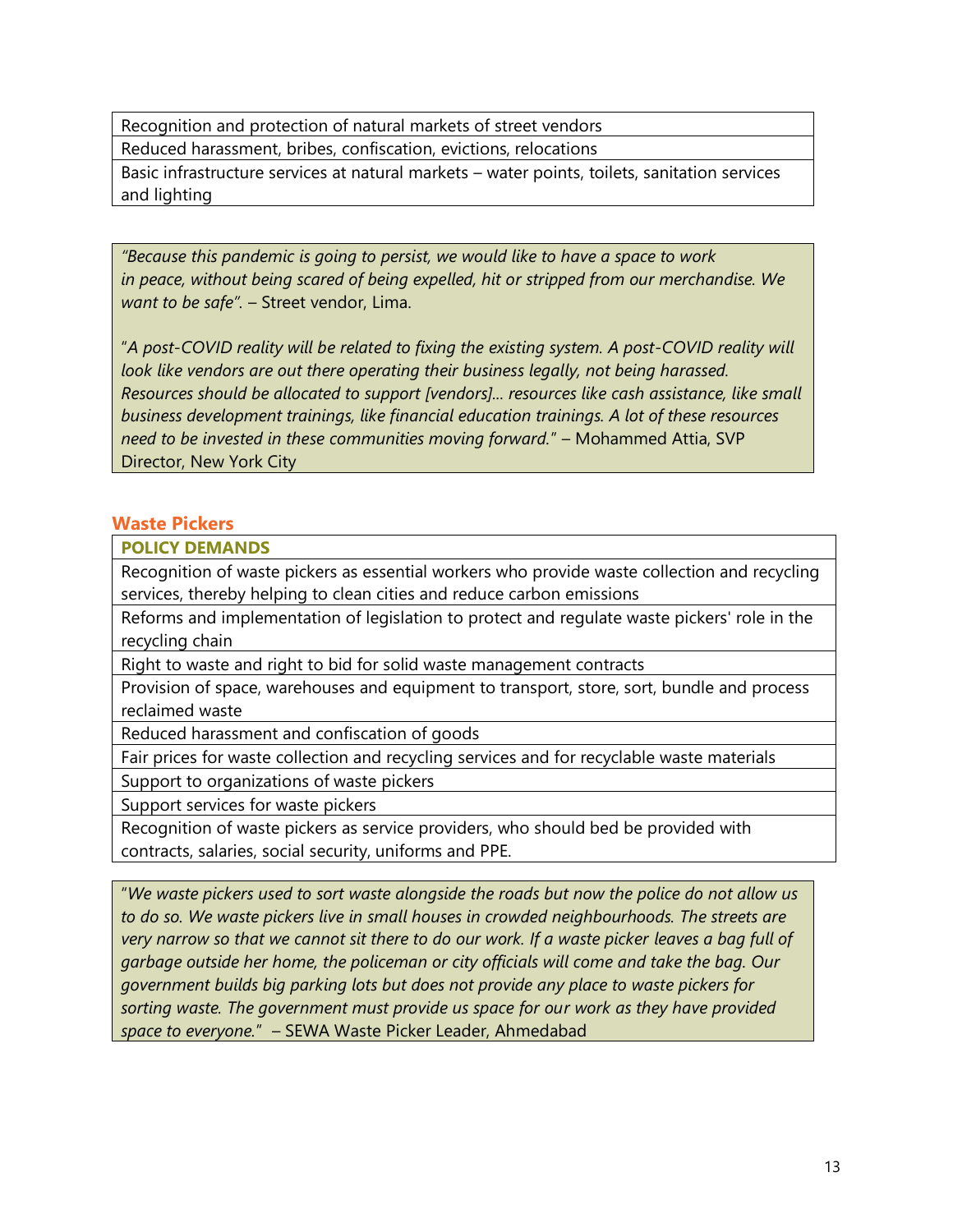# **ANNEX: WORKER ORGANIZATION PLATFORMS OF DEMANDS (BANGKOK, ACCRA, NEW YORK CITY)**

# **PLATFORM OF DEMANDS (BANGKOK): FEDERATION OF INFORMAL WORKERS OF THAILAND**

#### **1. Work and Employment Recovery**

#### 7.1. **Creation of Informal Worker Fund:**

- 7.1.1. Provide no-interest loans of THB 50,000 to THB 300,000 for individual informal workers to restart their occupations, without requiring a guarantor.
- 7.1.2. Provide grants of THB 100,000 to THB 1 million for registered informal worker groups or cooperatives.

#### 7.2. **Promotion of Homeworker Fund:**

- 7.2.1. Provide no-interest loans of THB 50,000 to THB 300,000 for individual home-based workers to restart their occupations, without requiring a guarantor.
- 7.2.2. Support grants of THB 100,000 to THB 1 million for registered producer groups.
- 7.3. **Right to work in public space:** "Return the pavement" to street vendors and motorcycle taxi drivers who were displaced by anti-worker policies, supporting them to return to their original places of work.
- 7.4. **Jobs guarantee:** Guarantee 10 days of work per month at minimum wage to all workers, by providing urgently needed services such as: care support for children, elderly, and infirm individuals; public works such as upgrading civic infrastructure; administrative support for public agencies, schools, and health facilities; and "green" services, such as home retrofitting and eco-system restoration to mitigate and adapt to climate change.
- 7.5. **Employment protection payments**: Provide co-payment for SMEs (small and medium-sized enterprises) affected by the pandemic to guarantee workers half of their normal salary, to prevent formal workers from becoming informal workers.
- 7.6. **Informal worker goods and services quota:** Institute quota for government at all levels to procure at least 30% of goods and services from informal workers affected by COVID-19.
- 7.7. **Business platform development:** Help informal workers market goods and services, to increase their competitiveness.
- 7.8. **Equality in policy-making**: Guarantee that supportive economic policies for informal workers are inclusive of all informal occupational sectors.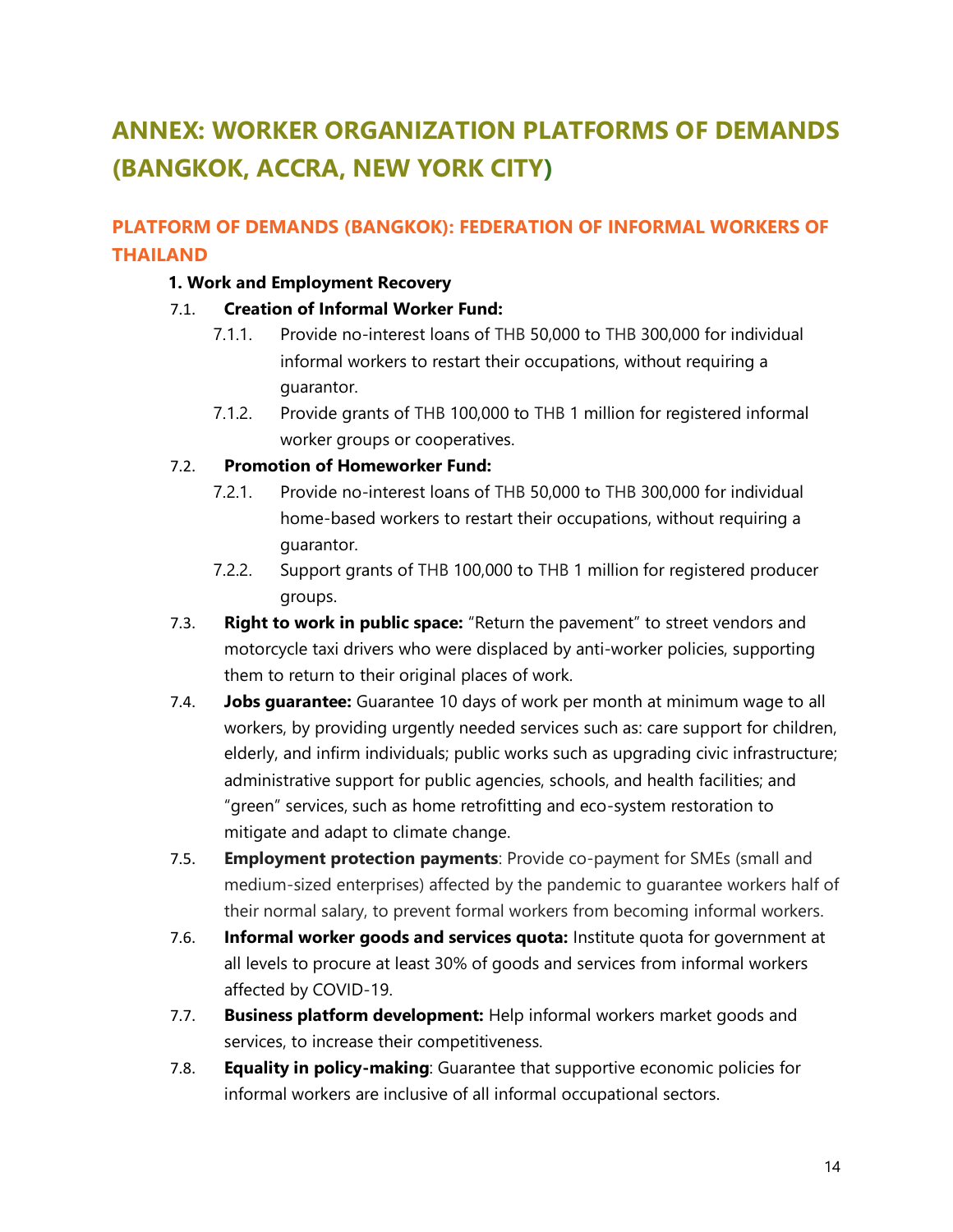#### **2. Training and Skills Development for Post-COVID Economy**

**2. 1 Care upskilling:** Provide trainings and professional certification for informal workers to improve their capacities and earning power, for instance as skilled professional caregivers for children, elderly, and people with disabilities.

**2.2 Technology and marketing upskilling:** Provide technology trainings, including for online sales and marketing.

**2.3 Free and subsidized training: Provide** all training for free, offer stipends equivalent to minimum wage, provide meals and transportation, and connect workers to jobs or directly improve their business models.

#### **3. Equity in Social Security**

**3.1 Unemployment Insurance for All:** Guarantee that workers registered under Social Security Article 40 are entitled to unemployment benefits.

**3.2. Equality in Social Security**: Reform Social Security to quarantee that all enrollees of Article 33, 39, and 40 receive the same benefits. Reform the Social Security Office as an independent agency, with workers as members of a governing body, and equal representation from workers enrolled under Articles 33, 39, and 40.

**4. Stakeholder Participation**: For the above agenda (1 to 3), guarantee participation and monitoring from FIT, civil society, and academics to assure the implementation process is effective and efficient

# **PLATFORM OF DEMANDS (ACCRA): KPONE LANDFILL WASTE PICKERS ASSOCIATION, GREATER ACCRA MARKETS ASSOCIATION (GAMA), INFORMAL HAWKERS AND VENDORS ASSOCIATION OF GHANA (IHVAG) AND KAYAYEI YOUTH ASSOCIATION**

Local and national governments must act **now** to support Accra's informal workforce:

All sectors would benefit from the following measures:

**Ensure universal access to social protection:** All informal workers need access to social protection – health care, child care and income security – that will prevent, protect and mitigate against risks to their incomes and help them cope after an event or shock like COVID-19. Although building out a comprehensive social protection system may take time, the government could take immediate steps in this direction in the following ways: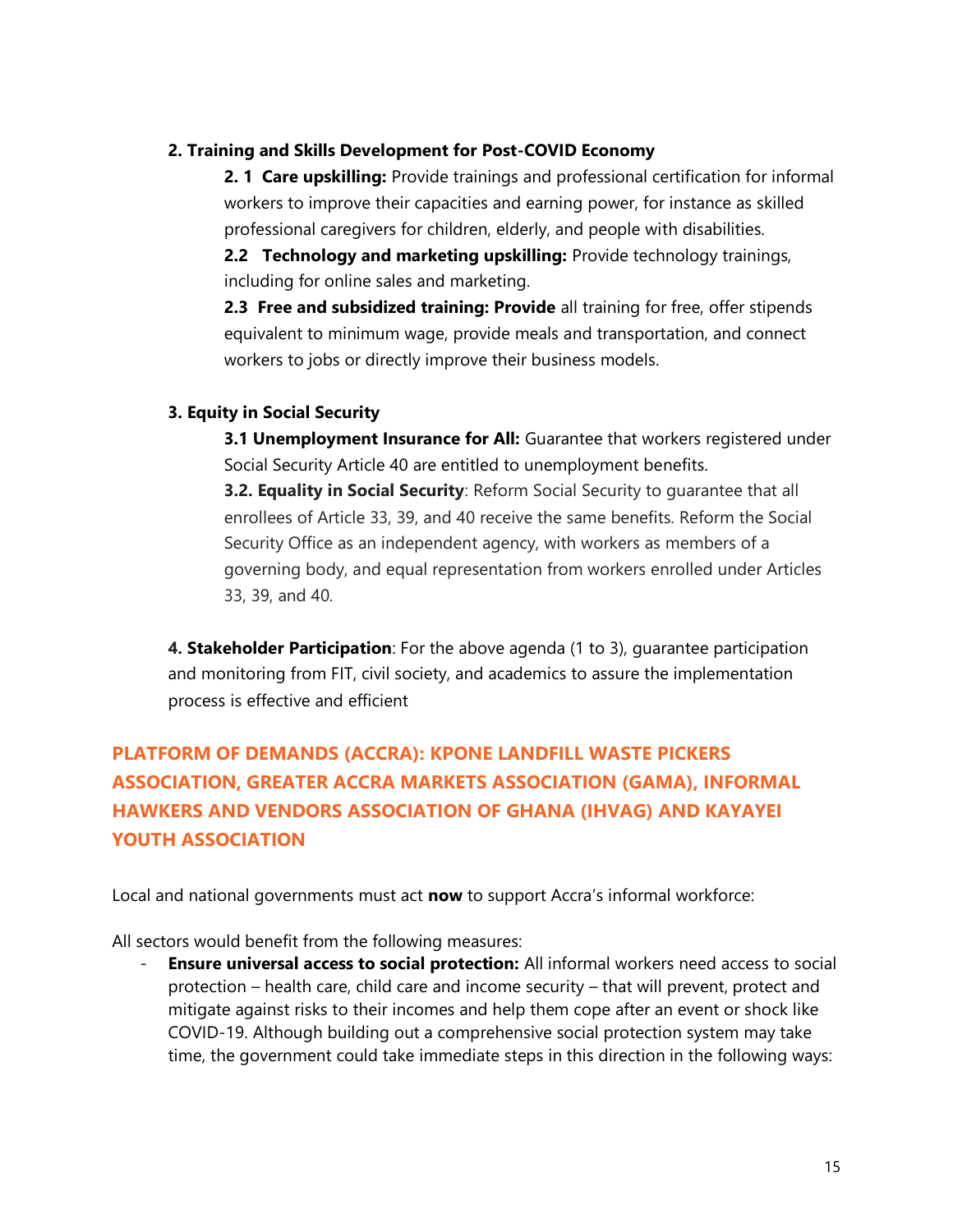- The National Board for Small Scale Industries (NBSSI) should provide immediate support to offset massive losses in earnings through extension of cash grants and food aid to informal workers.
- The Ministry of Gender and Social Protection should permanently extend the LEAP program to informal workers and other vulnerable groups in urban areas.
- The NHIS Secretariat of the Ministry of Health should remove all financial and administrative barriers to registering for the National Health Insurance System (NHIS); NHIS registration should be free and simple for all informal workers.
- Government support for more quality childcare services in and around markets for women informal workers should be included in the new Early Childhood Care and Development Policy.
- **Create a registry of informal workers:** A major barrier in providing immediate relief to informal workers during lockdown was the lack of data on informal workers and other vulnerable groups. As a result, where relief was provided it was often ad-hoc and often did not reach those who needed it most. Registration of informal workers and other vulnerable groups into a regularly maintained database would allow for channeling relief measures during and beyond crisis periods.
- Provide immediate relief, de-linked from onerous requirements: Relief that has been made available through the stimulus package (CAP) has included requirements which effectively exclude informal workers, including TIN and business registration certificates and online applications. Informal workers should be permitted to apply for cash grants, not credit, in person and without requirements which would exclude them.
- **Improve occupational health and safety:** Support is needed for informal workers to access PPE. Municipal governments must also invest in infrastructure improvements at places of work to allow for better ventilation and sanitation and an overall safe and secure working environment.
- **Commit to do no harm:** All levels of government must commit to put an end to measures that exacerbate the vulnerability of informal workers and which often violate their rights. This should include: ending all evictions (including from place of work or home) and ending harassment, confiscations and fines by Accra Metropolitan Assembly (AMA) task forces. Where relocations from place of work are absolutely necessary, AMA must work with workers' organizations to find appropriate and feasible alternative places of work and trade. In addition, women informal workers should not face harassment for bringing children to the markets as they lack access to childcare services.
- **Decriminalize and promote informal livelihoods through supportive legislation:**  Informal workers can gradually transition to the formal economy through supportive legislation which recognizes them as legitimate economic actors, and which promotes and supports, rather than criminalizes their work. See sector-based recommendations below for more information.
- Include informal workers' organizations as partners in recovery: Government should involve informal workers and their organizations as key stakeholders in all decisionmaking that impacts their work, including by designating informal worker representatives to serve on recovery-related task forces or committees and social protection policies such as the extension of cash transfers, registration, health care and childcare.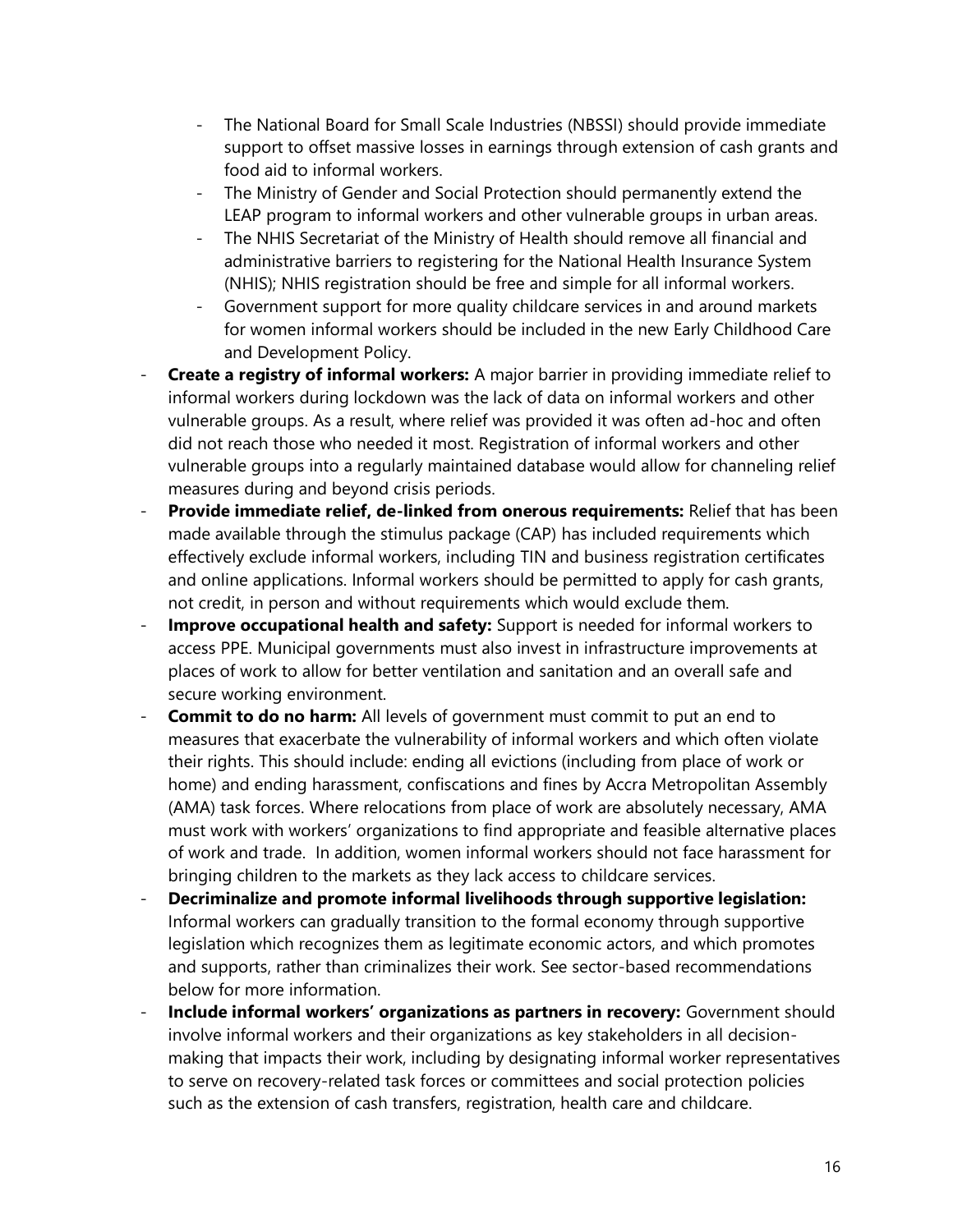As this study has shown, different sectors in the informal economy have been impacted differently, and sector-based approaches are needed in addition to the general measures listed above.

**Kayayei:** Of all sectors covered in this study, kayayei were the most vulnerable pre-crisis, and have been the most severely impacted by the crisis, with unsustainably low earnings reduced further and many struggling to meet basic needs. The Ministry of Gender and relevant municipal assembly departments should act now to:

- Provide temporary child care measures in the Central Business Districts when schools are closed.
- Assign dedicated social workers to provide support to organizations of kayayei in the following areas:
	- Securing access to scholarships for kayayei to continue their studies where it is their desire to do so.
	- Counseling for expectant mothers on where to access relevant support and prenatal care.
	- Support to kayayei in enrolling children in school.
- Provide livelihood support to kayayei through:
	- Skills training in alternative livelihood areas.
	- Access to capital to start a new livelihood activity.

**Street vendors:** As this study has shown, street vendors have been effectively excluded from the small business support programme designed under CAP to provide relief to small and micro enterprises. At the same time, vendors have struggled to get back to work amid depressed demand and confusing and conflicting regulations about where and when they are permitted to vend. For years, street vendors' organizations like the Informal Hawkers and Vendors Association of Ghana (IHVAG), have been advocating for a simplified and clear regulatory framework which would support rather than penalize work in public space, creating benefits for vendors and pedestrians alike. Now, without clear and supportive regulations, vendors may not recover from this crisis. The NBSSI, relevant municipal assembly departments and the Ministry of Local Government and Rural Development should act now to:

- Provide support to build back capital through access to small business support, including interest-free loans.
- Provide PPE and clear health and safety guidelines, while allowing vendors to work free from harassment from authorities.
- Expand markets to create space for vendors.
- Revise the current vending by-laws in collaboration with street vendors' representative organizations, in order to create a more supportive and effective regulatory framework.

**Market traders:** Like street vendors, market traders have been left out of small business relief. Traders continue to earn a fraction of pre-crisis earnings as customer demand remains low and, in many cases, debts for market stalls, capital, and tolls and fees are mounting. The NBSSI,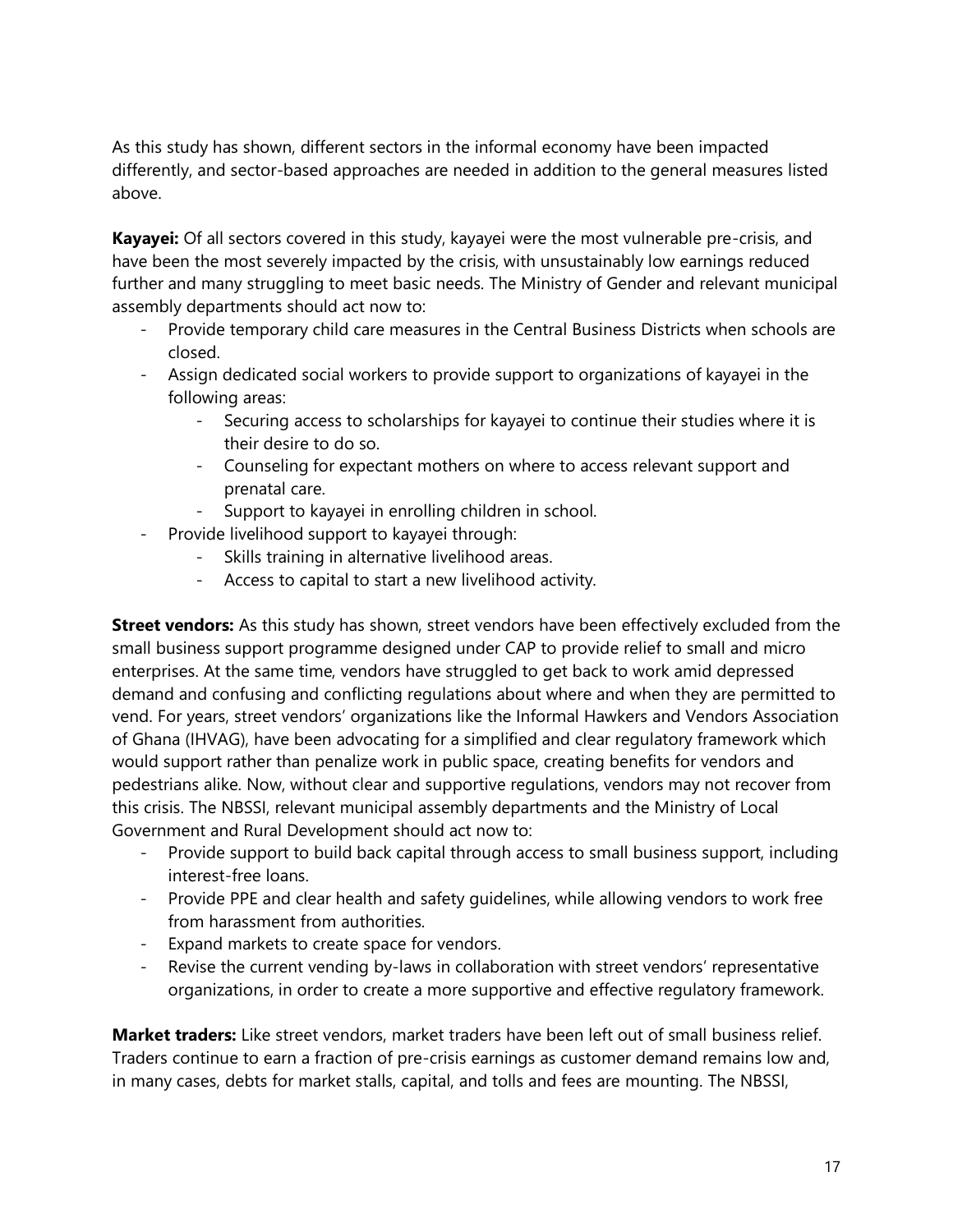relevant municipal assembly departments and the Ministry of Local Government and Rural Development should act now to:

- Provide support to build back capital through access to small business support, including interest-free loans.
- Provide a full moratorium on rents for market stalls, and forgiveness of tolls and fees.

**Waste pickers:** Waste pickers have continued to provide environmental services to the greater Accra region – diverting waste from overflowing landfills – without any relief or support from government for their services. Waste pickers have seen their supply chains stressed to the point of breaking during the crisis, as buyers stop purchasing materials or purchase at severely depressed prices. The national government should act now to:

- Provide tax incentives to recycling companies to stimulate demand for recyclables.
- Develop an Extended Producer Responsibility policy that supports the integration and formalization of the informal waste sector, which fully funds waste and litter collection for all residents, including low-income neighborhoods which are currently underserviced, and which includes minimum recycled content mandates for producers.
- Coordinate with and support municipal governments to ensure full coverage of waste collection services, including and especially in low-income communities, and facilitate the transition of waste pickers from the informal to the formal economy through the provision of contracts, material recovery facilities and tricycles for doorstep waste collection.
- Provide PPE to protect against constant exposure to contaminated waste.
- Work with local governments and with informal waste pickers' organizations and allies to establish a clear policy framework for informal waste sector integration that outlines strategies and funding mechanisms for the integration of the informal sector.
- Ensure that any restrictions on public access to waste materials, including through the closure of dumpsites and source segregation schemes, should invoke livelihoods safeguarding processes for informal workers who lose access to materials. These processes should be developed in collaboration with informal workers and their allies.
- Ensure that waste picking, processing and recycling should be declared an official employment category, and registration under this status should include the provision of government social welfare benefits as well as automatic eligibility for emergency relief during crises like COVID-19.

# **PLATFORM OF DEMANDS (NEW YORK CITY): STREET VENDOR PROJECT AND SURE WE CAN**

- Immediate passage of City Council Intro 1116, which would raise the cap on food vending permits; establish a single vending enforcement agency to harmonize regulations and remove NYPD permanently from vending enforcement; and establish a multi-stakeholder Vending Advisory Committee.
- Passage of NYS6817A/NYA9782, which would eliminate all caps on vending permits or licenses in New York State.